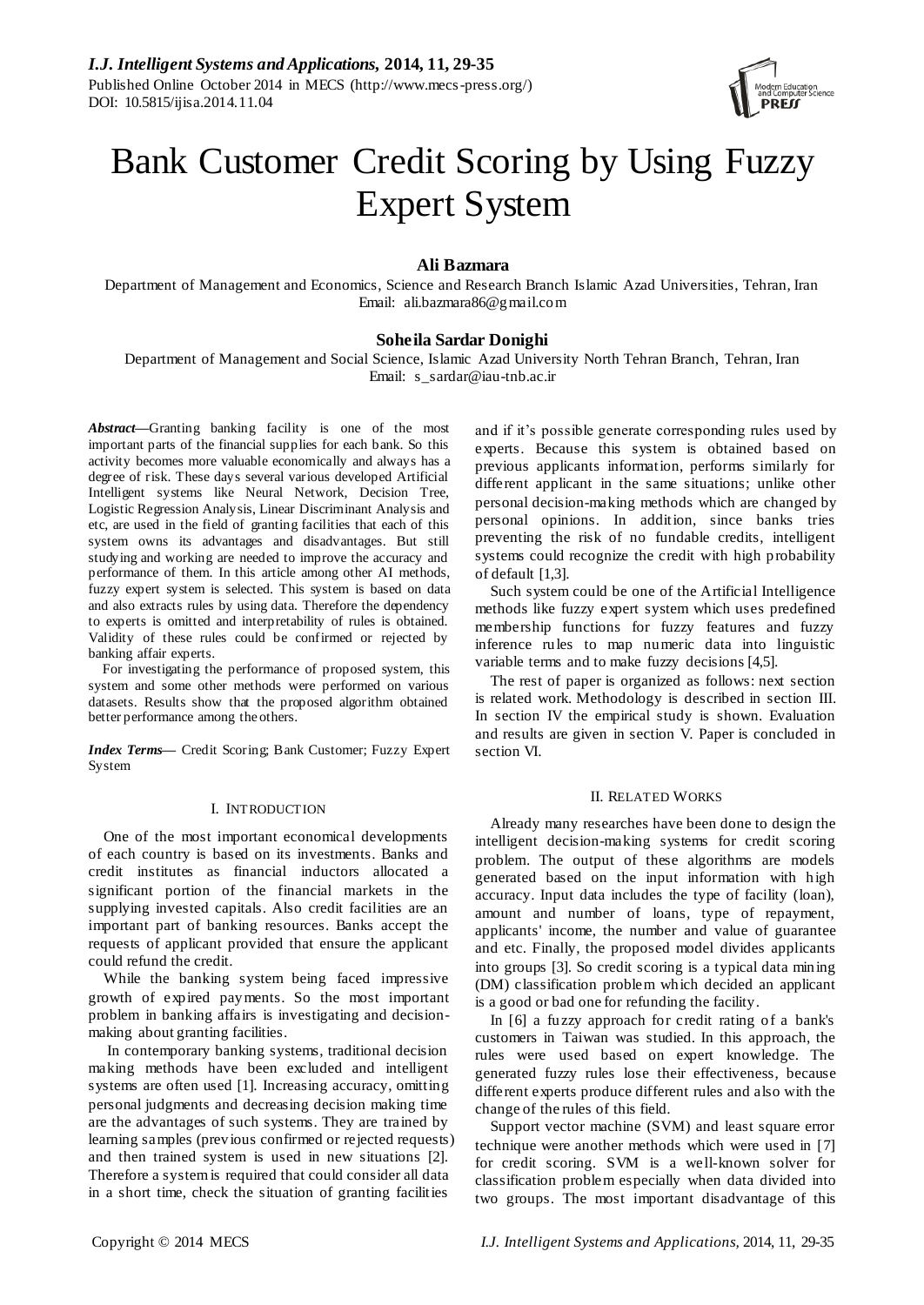model is that it's not interpretable and the expert couldn't understand why such an output is determined.

Also [8] was studied, which used neural networks and genetic algorithm to classify customers into two groups, "good" and "bad". These methods like the previous method have high computational complexity and also because of the stochastic computation, has no the fixed precision in its decision also there is no obtained rule to help users why such a decision is made.

In [9] an integrated data mining and behavioral scoring model was used as a classification method, to manage existing credit card customers in a bank. A Self-Organizing Map (SOM) neural network was used to identify groups of customers based on repayment behavior and frequency, monetary behavioral scoring predicators. It classified bank customers into three major groups of customers. The proposed method was tested on bank databases were provided by a Taiwanese credit card issuer. This system is also a black box method that there is no inference rule obtained.

A genetic programming method was also used in [10] for credit scoring in Egyptian public sector banks and the results of the model were compared with probit analysis (an alternative to logistic regression) and weight of evidence measure. Two evaluation criteria used in the modeling were average correct classification and estimated misclassification cost. Genetic programming is a type of stochastic process and like all other methods in this group the answer of such system could be changed during different usages.

Several methods like neural network, support vector machine and evolutionary algorithms are used as the soft computing methods to resolve the credit scoring problem in [11]. Neural networks and support vector machine do like a black box and don't explain anything about the reasons of making-decision to the users. Also evolutionary algorithms have a stochastic process which there is no insurance to reach the same answer in several executions.

The combination of support vector machine and four different methods like decision tree, linear discriminant analysis, rough sets and F-score, are used to credit rating in [12]. The accuracy of this model was rather high but high complexity of computation is the most noticeable problem in this combination and this method is very time consuming.

In [13] a model was obtained for credit rating by using logistic regression for a bank in Iran. This paper used information of 310 people to determine the main factors in credit risk. This data is used to find the performance of the model. The disadvantage of this model is the complexity of computation which is very high.

Two dual strategy ensemble trees are introduced to classify credit scoring in [14]. RS-Bagging DT and Bagging-RS DT, which are based on two ensemble strategies: Bagging and random subspace, to reduce the influences of the noise data and the redundant attributes of data and to get the relatively higher classification accuracy. In addition several other methods are used to compare the results like Multi Layer Perceptron (MLP),

Logistic Regression Analysis (LRA), and Linear Discriminant Analysis (LDA).

In [15] the credit scoring of one of the Iranian bank has been studied and Logistic Regression Analysis (LRA), and Linear Discriminant Analysis (LDA) methods are used to predict the credit scoring of banking customers. The data used in this article includes the information of banking customers from 2006 to 2011. The results show that LRA method has better performance for this dataset.

Two Credit Scoring Models (CSMs) for the Sudanese banks were studied in [16]. These methods are based on data mining classification techniques, Decision Tree (DT) and Artificial Neural Networks (ANN). In addition Genetic Algorithms (GA) and Principal Component Analysis (PCA) are also applied as feature selection techniques to decrease the complexity of problem and find the most effective features.

In [17] a fuzzy expert system was proposed to classify bank customers for granting banking facility. The model was generated based on the data collected from one of the Iranian Bank (information of more than 2000 bank customers). Result shown the good performance of the model.

#### III. METHODOLOGY

Since credit scoring is a decision-making problem, expert systems could be used to solve it. Fuzzy expert systems can be seen as special rule -based systems that use fuzzy logic. A fuzzy rule-based expert system contains fuzzy rules in its knowledge base and derives conclusions from the user inputs and the fuzzy reasoning process.

Fuzzy set theory have been developed to manage uncertainty and noise. because of its simplicity and similarity to human reasoning, fuzzy set theory is frequently used in expert systems. Fuzzy set theory was first proposed by Zadeh in 1965 and was concerned with reasoning using natural language in which many words have ambiguous meanings [18].

Fig. 1 shows the artchitecture of a fuzzy expert system.



Fig. 1. Architecture of fuzzy expert system[4].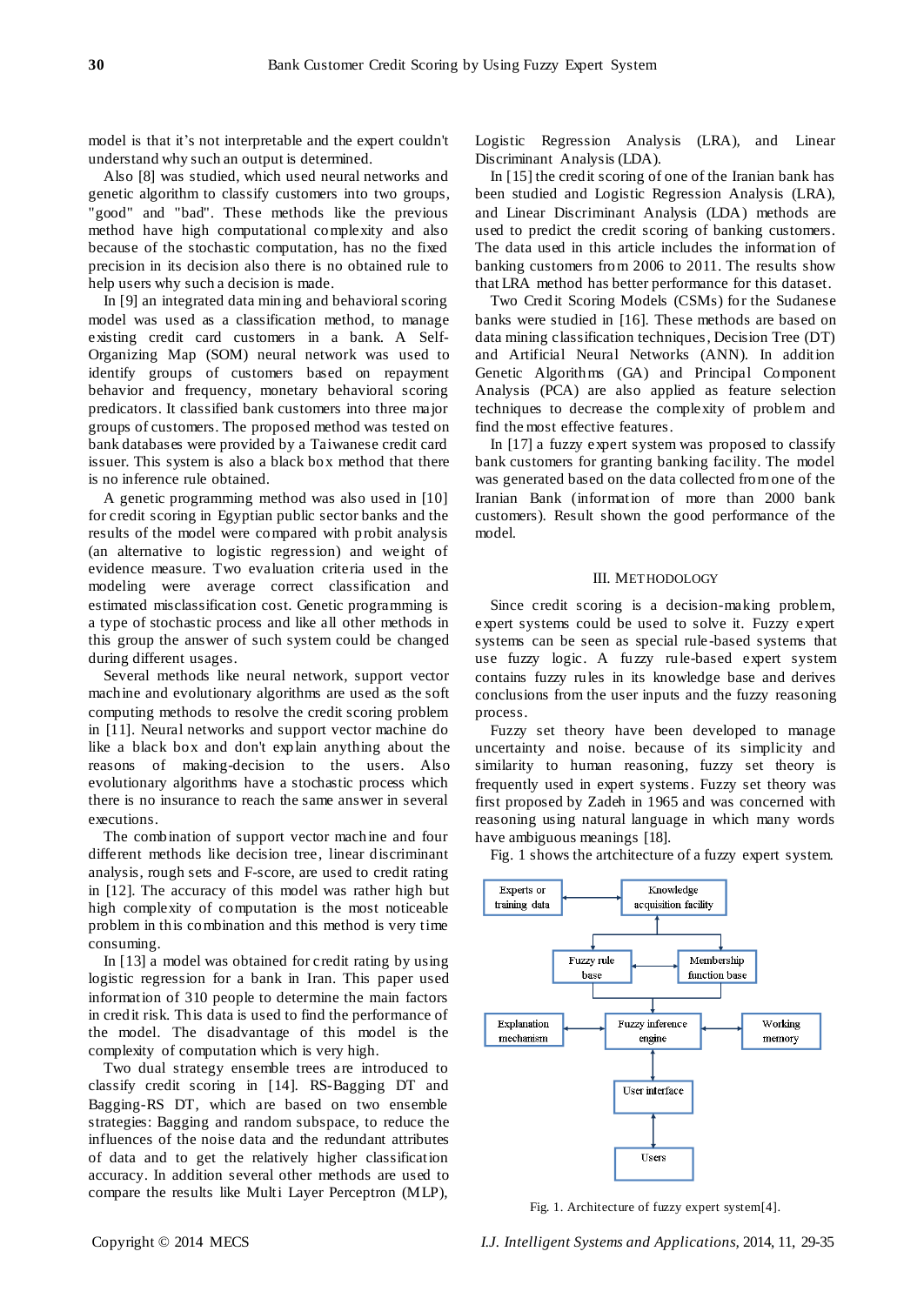Fuzzy expert systemincludes:

- *User interface*: for communication between users and system.
- *Membership function base*: a mechanis m that presents the membership functions of linguistic variable terms.
- *Fuzzy rule base*: a mechanism for storing fuzzy rules (expert knowledge).
- *Fuzzy inference engine*: executable program includes fuzzy matching, fuzzy conflict resolution and fuzzy rule firing.
- *Explanation mechanism*: a mechanism that explain the inference process.
- *Working memory*: a storage to save inputs and temporary results.
- *Knowledge acquisition facility*: an effective machinelearning approach to deriving rules and membership functions automatically from training instances [4].

The way that a set of fuzzy rule is generated is illustrated in the rest of this section.

*A. Rule extraction and representation of knowledge by the fuzzy "if-then" rules*

Fuzzy logic formulates linguistic rules for fuzzy models so that can be easily understood by experts. While, all mathematical details are concealed. The rules of such system are in the form of fuzzy if  $-$  then, like:

if 
$$
x_1
$$
 is  $A_1$  and  $x_2$  is  $A_2 \cdots x_m$  is  $A_m$   
Then  $y$  is  $B$ 

That  $x_1...x_m$  are the linguistic input variables with value of  $A_1$  to  $A_m$  and y is the linguistic output variables with value of *B* .

The previous systematic approaches weren't completely intelligent because the rules were obtained by the experts first and system performed based on these rules. Therefore the performance of such systems was depended on experts' rules. If experts modified some of the rules, the intelligent system would be removed. The main propose of this article is to perform the entire process intelligently. Therefore, we would use data to get rules and not to use predefined rules in the system. In the rule extraction phase the famous method "Wang & Mendel" is used which has 5 phase to get final solution[19]:

- *Phase 1*: divide the input and output space into fuzzy region.
- *Phase 2*: generate fuzzy rules from given data pairs.
- *Phase 3*: assign a degree to each rule.
- *Phase 4*: create a combined fuzzy rule base.
- *Phase 5*: determine a mapping based on the combined fuzzy rule base.
- *B. From crisp to fuzzy sets*

Let  $U$  be a collection of objects  $U$  which can be discrete or continuous. *U* is called the universe of discourse and  $U$  represents an element of  $U$ . A classical (crisp) subset  $C$  in a universe  $U$  can be denoted in

several ways like, in the discrete case, by enumeration of its elements:  $C = \{u_1, u_2, ..., u_p\}$  with  $\forall i : u_i \in U$ . Another way to denote *C* (both in the discrete and the continuous case) is by using the characteristic function  $X_F: U \to \{0,1\}$  according to  $X_F(u) = 1$  if  $u \in C$ , and  $X_F(u) = 0$  if  $u \notin C$ . The latter type of definition can be generalized in order to define fuzzy sets. A fuzzy set *F* in a universe of discourse *U* is characterized by a membership function  $\mu_F$  Which takes values in the interval [0,1] namely,  $\mu_F : U \rightarrow [0,1]$ .

# *C. Operators on fuzzy sets*

Let  $A$  and  $B$  be two fuzzy sets in  $U$  with membership functions  $\mu_A$  and  $\mu_B$ , respectively. The fuzzy set resulting from operations of union, intersection, etc. Of fuzzy sets are defined using their membership functions. Generally, several choices are possible:

• *Union*: The membership function  $\mu_{A \cup B}$  of the union  $A \cup B$  can be defined by:

$$
Ψu μA∪B = max{μA(u), μB(u)} or by
$$
  
∀u: μ<sub>A∪B</sub> = μ<sub>A</sub>(u) + μ<sub>B</sub>(u) – μ<sub>A</sub>(u)μ<sub>B</sub>(u)

• *Intersection*: The membership function  $\mu_{A \cap B}$  of the union for all  $A \cap B$  can be defined by:

$$
\mathcal{U}u \mu_{A \cap B} = \min\{\mu_A(u), \mu_B(u)\} \text{ or by}
$$
  

$$
\forall u: \mu_{A \cap B} = \mu_A(u)\mu_B(u)
$$

 *Complement*: The membership function of the complementary fuzzy set  $A^C$  Of A is usually defined by

$$
\forall u: \mu_{A^c} = 1 - \mu_A(u)
$$

#### *D. Linguistic variables*

Modeling of expert knowledge could be done by fuzzy logic. The key notion is that of a linguistic variable (instead of a quantitative variable) which takes linguistic values (instead of numerical ones). Seven levels are considered for each linguistic variable. In other words the value of the linguistic variable can be an interval of its range. Therefore each level has a sub function which shown the degree of dependency of each value to this level.



Fig. 2. Example of linguistic variable for a feature

For each linguistic variable boundary of class will be fuzzy. Therefore, these linguistic values are characterized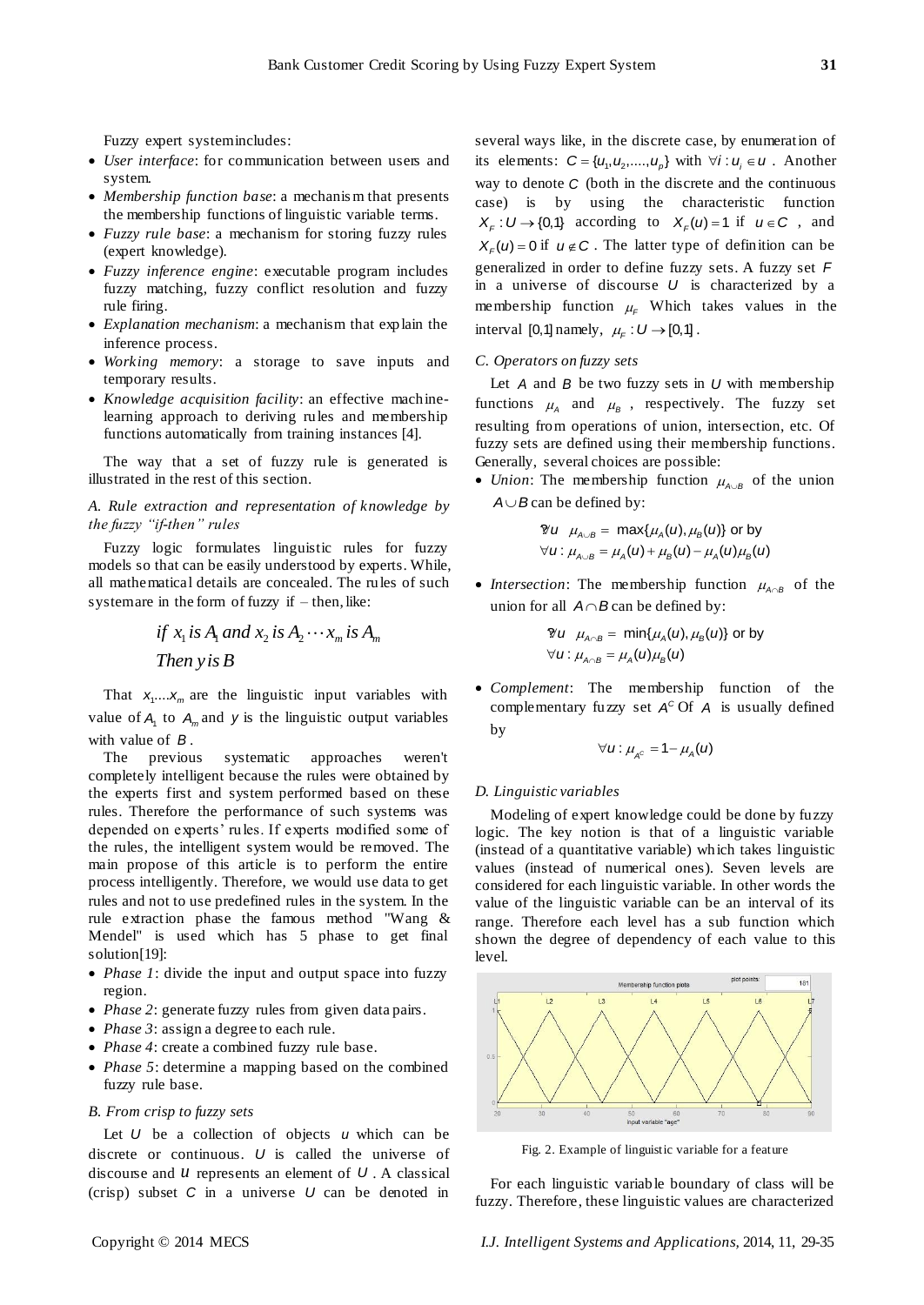by fuzzy sets described by a membership function as shown in Fig. 2 designed by Matlab. Each level has a triangular membership function (trimf) that is shown in figure by its name. In this figure 7 levels are considered to find best answer for credit scoring problem. The number of level is depended to the problem and may change in different situation and most of the time it could be found by try and test.

Fig. 3 shows the pseudocode of the generating fuzzy rules. This procedure is received the dataset as the training instances and the number of fuzzy set to form the fuzzy membership function "trimf" and the output of system is a set of fuzzy rules obtained from training dataset. To do this first finds the maximum and minimum value of the fuzzy feature to figure out the corresponding "trimf" membership function. Then for each data in training dataset, the membership degree for a set of fuzzy features is computed and the rule with maximum value is selected. For nonfuzzy features use the same value of feature. The generated rule is added to the rule set. At the

end of this procedure all duplicated rules are removed since only one instance of them are required.

The main algorithm of fuzzy expert system is shown in fig 4. In this procedure after dividing dataset into training and test dataset, the rule generation procure is called. The input parameters of this procedure are training dataset and the number of fuzzy set which is set to 7. Then obtained rule set are examined by the test data set to find out the accuracy of the system. The accuracy could be computed by equation (1):

$$
accuracy = \frac{TP}{TP + FP}
$$
 (1)

where *TP* is the number of samples which is classified correctly and *FP* is the number of incorrect classified samples[20]. The obtained accuracy and the generated rule set are the output of the fuzzy expert system. The set of rule is used to interpret the answer of system to a test sample. And explain why a sample accepted or rejected to get the facility.

| FuzzyRuleGeneration (Dataset, number_of_FuzzySet) |                                                                                                              |  |  |  |  |  |
|---------------------------------------------------|--------------------------------------------------------------------------------------------------------------|--|--|--|--|--|
|                                                   |                                                                                                              |  |  |  |  |  |
|                                                   | % Input: Dataset (number_of_training _data, number_of_features), number of used fuzzysets,                   |  |  |  |  |  |
|                                                   | % Output: Set_of_Rules( a set of generated rules according to dataset)                                       |  |  |  |  |  |
| $I$ )                                             | Read <b>Dataset</b> from Input File path;                                                                    |  |  |  |  |  |
| 2)                                                | Read number_of_FuzzySet from Input file path;                                                                |  |  |  |  |  |
| 3)                                                | Read the <b>number of each fuzzy feature</b> from Input file path;                                           |  |  |  |  |  |
| 4)                                                | for each fuzzy feature f                                                                                     |  |  |  |  |  |
| 5)                                                | find minimum and maximum values of $f$                                                                       |  |  |  |  |  |
| 6)                                                | specify the parameter of fuzzy Set function according to the number_of_Fuzzy Set and the maximum and minimum |  |  |  |  |  |
|                                                   | values of f                                                                                                  |  |  |  |  |  |
| 7)                                                | for each data d in <b>Dataset</b>                                                                            |  |  |  |  |  |
|                                                   | 8) for each fuzzy feature $f$                                                                                |  |  |  |  |  |
| 9)                                                | find FuzzySet with maximum membership degree according to the value of $f$ in $d$<br>$-$ S.S.S.              |  |  |  |  |  |
| 10)<br>11)                                        | for each nonfuzzy feature <b>nf</b><br>use the same value of <b>nf</b> in <b>d</b>                           |  |  |  |  |  |
|                                                   | 12) for each data <b>d</b> in <b>Dataset</b>                                                                 |  |  |  |  |  |
| 13)                                               | for each fuzzy feature value vf                                                                              |  |  |  |  |  |
| 14)                                               | $\Box$ find the degree of $vf$ in each FuzzySet                                                              |  |  |  |  |  |
| 15)                                               | select fuzzySet with the maximum degree                                                                      |  |  |  |  |  |
|                                                   | 16) <b>ruleSet</b> : add one rule from <b>d</b> to the <b>ruleSet</b>                                        |  |  |  |  |  |
| 17)                                               | assign a degree to each rule, which is equal to the multiply degree of all fuzzySet                          |  |  |  |  |  |
|                                                   | 18) for each rule in ruleSet                                                                                 |  |  |  |  |  |
|                                                   | 19) find all rules with the same antecedent of rule                                                          |  |  |  |  |  |
| 20)                                               | select rule with the maximum degree                                                                          |  |  |  |  |  |
| 21)                                               | delete all similar rules                                                                                     |  |  |  |  |  |
|                                                   |                                                                                                              |  |  |  |  |  |
|                                                   |                                                                                                              |  |  |  |  |  |

|  | Fig. 3. Pseudocode for the proposed fuzzy expert system |  |  |  |  |
|--|---------------------------------------------------------|--|--|--|--|
|  |                                                         |  |  |  |  |

|     | % input: whole dataset                                                                                                                                                |
|-----|-----------------------------------------------------------------------------------------------------------------------------------------------------------------------|
|     | <i>%output: the accuracy of model in percentage</i>                                                                                                                   |
| 1)  | Read dataset from input file path;                                                                                                                                    |
| 2)  | Divide dataset into two groups randomly so that 80% of the data are used as the training sample and the rest of them are<br>used for the test of the generated model. |
| 3)  | Set the <b>number_of_FuzzySet</b> to 7;                                                                                                                               |
| 4)  | Call FuzzyRuleGeneration (training Dataset, number of FuzzySet) and obtained Set of Rules;                                                                            |
| 5)  | For each datatd in test dataset                                                                                                                                       |
| 6)  | find a rule that match with <b>td</b>                                                                                                                                 |
| 7)  | compare the label of class in dataset with the answer of model.                                                                                                       |
| 8)  | if the results of both are the same the modeldoes correct otherwise does incorrect.                                                                                   |
| 9)  | Count the total number of correct classified sample.                                                                                                                  |
| 10) | Compute the rate of true classified sample toward all dataset samples. (true classified sample into number of test_dataset)                                           |

Fig. 4. Algorithm of fuzzy expert system

*}*

*Fuzzy expert system (dataset)*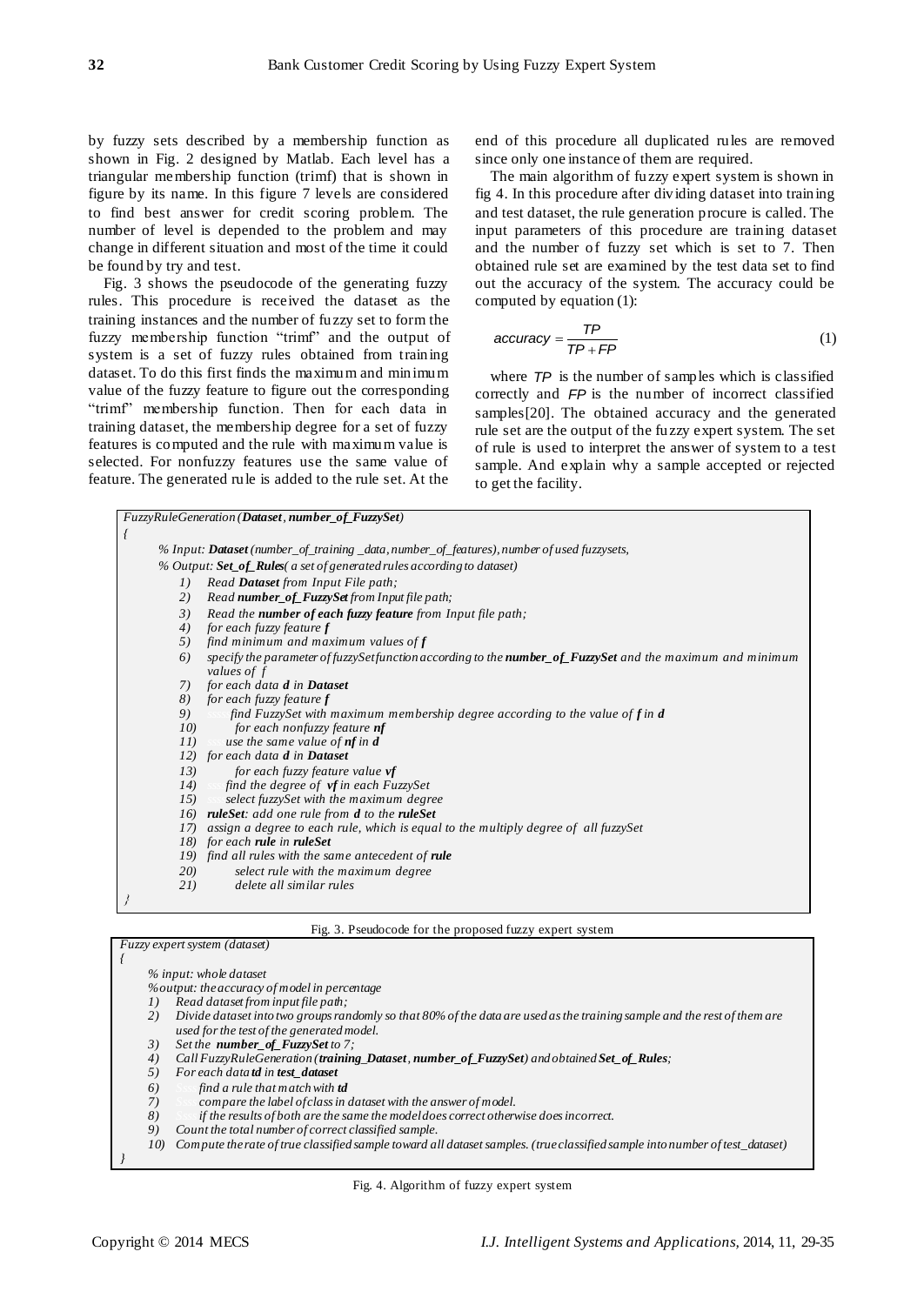# IV. EMPERICAL STUDY

In order to verify the performance of proposed fuzzy expert system, three particular credit scoring datasets were used in this study. Two of them, named Australian and German credit scoring datasets, are available from UCI machine learning repository and have been widely used in credit scoring researches.

The Australian dataset includes 690 credit customer information, 307 good customers and 383 bad customers. The information for each customer contains 6 numerical (real, integer) and 8 categorical attributes.

The German dataset has 1000 instances (700 good customers, 300 bad customers) with 20 attributes (7 continuous, 13 categorical).

All attribute names and values have been changed to meaningless symbols to protect confidentiality of the data in two above datasets.

The other dataset is provided by a local bank in Iran, Ansar Bank, includes the information of 2100 bank customers used the bank facility (1200 good customers, 900 bad customers) this dataset was collected from 2007 to 2013. A summary of the characteristics of above datasets is reported in Table 1.

Table 1. Datasets' Features

|                   | No. of instances | No. of Good/bad instances | No. of features | No. of fuzzy features |
|-------------------|------------------|---------------------------|-----------------|-----------------------|
| Australian credit | 690              | 307/383                   |                 |                       |
| German credit     | 000              | 700/300                   |                 |                       |
| Iranian credit    | 2100             | 1200/900                  |                 |                       |

Since Australian and German credit scoring datasets are standard, it's not necessary to do data preparation phase. But about Iranian dataset at first some methods such as data cleaning, data normalization and making required features were done to prepare the dataset. About some features with missing value the majority voting method was chosen[21]. And Principal Component Analysis (PCA) is applied as feature selection techniques.

By doing feature selection phase identified that only 74% of features are needed for Iranian datasets and the others have insignificant impact on the accuracy of solution.

Before executing rule extracting method, the fuzzy features must be specified then the five phases of rule extraction is done. According to the description in the section (From Crisp to Fuzzy) in Iranian dataset there are only 5 features of fuzzy properties. These features are: age, guarantee value, deposit account, deposit period and average salary. All numerical features in the Australian credit dataset and in the German credit dataset could be considered as fuzzy properties (the names of features are not mentioned in these two dataset). As noted in the linguistic variables part, seven levels were considered for each fuzzy features.

For examp le, age as a linguistic variable has the range of 21 to 86 year olds  $(T(age) \in U[21,86])$ , this range is divided into seven level. Each variable in T(age) is characterized by a fuzzy set in the universe of discourse, here, e.g.,  $U = [21, 86]$ . Table 2 shows the range of each level for linguistic variable age. A list of 7 levels and their intervals for the feature "age" is shown in table II.

Table 3 show an instance of Iranian dataset after data preparing and converting variable (fuzzy features) to corresponding level. First column is the set of selected features, the second one is the value of features for a requested facility which is accepted as a low risk one and the last is the value of features for the rejected facility. In this table the fuzzy features are shown bold. The ten first rows in the table 3 are shown the status of the dedicated facilities and also the number of them for each person, which are use especially in this country.

Table 2. Levels and Their Interval of Linguistic Variable Age

| Level          | Its interval |  |
|----------------|--------------|--|
| L1             | $20 - 33$    |  |
| L <sub>2</sub> | $30 - 44$    |  |
| L <sub>3</sub> | $39 - 53$    |  |
| $L_4$          | $50 - 65$    |  |
| L <sub>5</sub> | $61 - 74$    |  |
| L6             | $70 - 83$    |  |
| L7             | $80 - 90$    |  |

| Table 3. An Instance of Iranian Dataset |
|-----------------------------------------|
|-----------------------------------------|

| Features               | Low risk.<br>credit scoring | high risk.<br>credit scoring |
|------------------------|-----------------------------|------------------------------|
| Type1-active           | 1                           | 1                            |
| Type1-expired          | $\overline{0}$              | $\mathbf{0}$                 |
| Type1-delayed          | $\theta$                    | 1                            |
| Type1-doubtful         | $\Omega$                    | $\theta$                     |
| Type1-settled          | 1                           | $\mathbf{0}$                 |
| Type2-active           | 3                           | $\overline{c}$               |
| Type2-expired          | $\Omega$                    | $\Omega$                     |
| Type2-delayed          | $\overline{0}$              | $\mathbf{0}$                 |
| Type2-doubtful         | $\overline{0}$              | $\theta$                     |
| Type2-settled          | $\theta$                    | $\theta$                     |
| No guarantee           | 5                           | $\overline{\mathbf{4}}$      |
| Guarantee value        | 103178                      | 391714                       |
| <b>Sex</b>             | 1                           | $\mathbf{0}$                 |
| Age                    | 42                          | 38                           |
| Education              | 7                           | 5                            |
| Marital status         | $\overline{2}$              | $\overline{2}$               |
| Career                 | 8                           | 22                           |
| No returned check      | 3                           | $\theta$                     |
| Deposit account (\$)   | 1352                        | 8147                         |
| Deposit period (month) | 121                         | 65                           |
| Average salary $(\$)$  | 1400                        | 2628                         |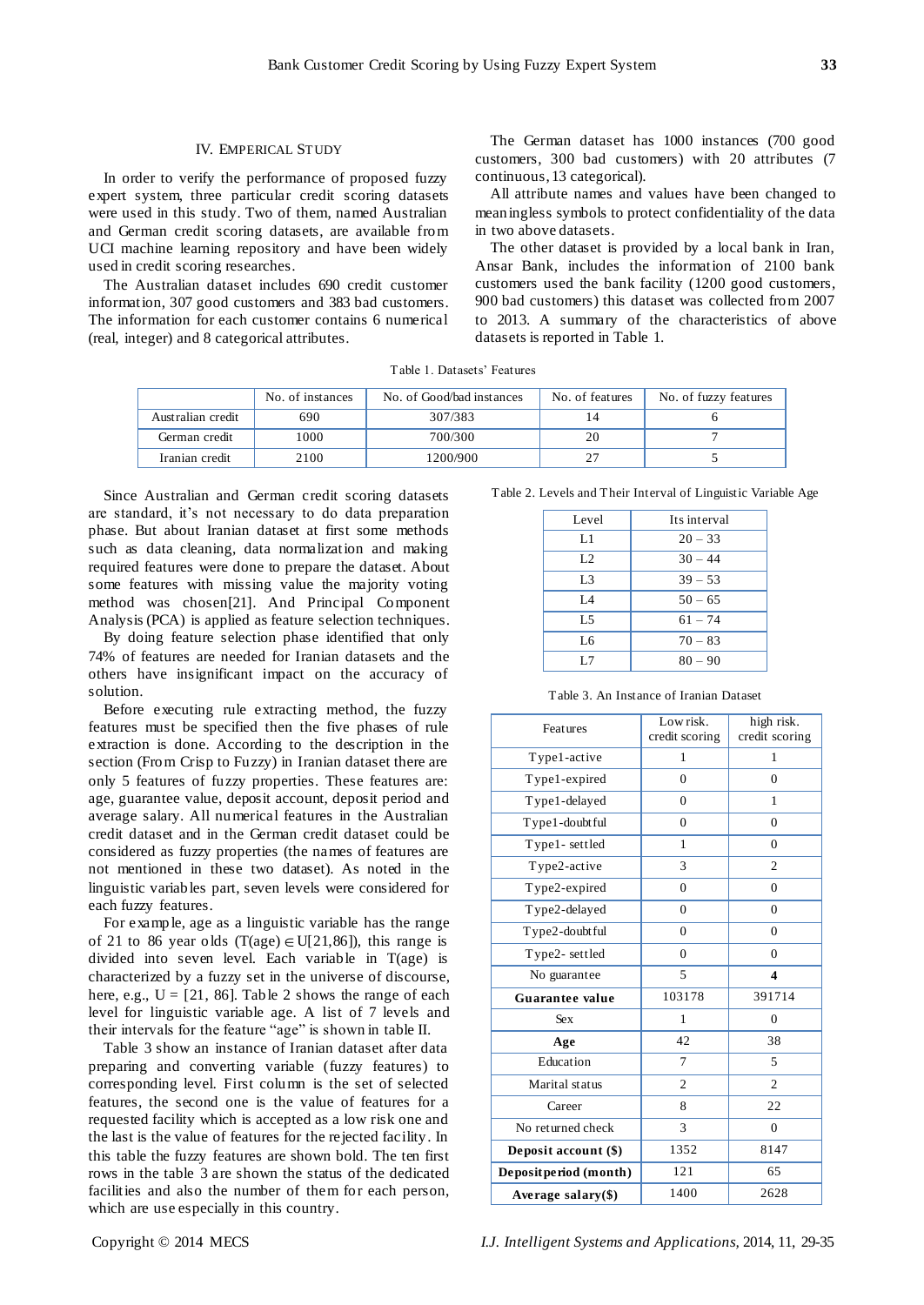## V. EVALUATION

The fuzzy expert system was executed as a independent process on several datasets likes Australian credit, German credit and Ansar Bank dataset to determine whether or not the loan is paid. Then the model was reviewed by experts and university's professors. The results of different methods are shown in table 4.

The result of fuzzy expert system for Iranian dataset was evaluated by18 experts of the best. They are requested to explain about the output of fuzzy system. Each expert could choose one of the four situations "perfectly agree", "good", "indeterminate" and "disagree". The result was shown in table 5.

|                     | Australian credit | German credit | Iranian credit |
|---------------------|-------------------|---------------|----------------|
| <b>LRA</b>          | 87.25             | 76.3          | 69.86          |
| <b>LDA</b>          | 85.96             | 72.6          | 71.22          |
| <b>MLP</b>          | 85.84             | 73.28         | 70.92          |
| <b>RBFN</b>         | 87.14             | 74.6          | 69.47          |
| DT                  | 84.39             | 72.1          | 74.23          |
| Bagging DT          | 86.38             | 76.45         | 79.64          |
| Random_Subspace_DT  | 86.93             | 76.12         | 78.28          |
| Random Forest       | 86.89             | 77.05         | 75.22          |
| Rotation_Forest     | 86.55             | 77            | 79.8           |
| RS-Bagging_DT       | 88.17             | 78.36         | 83.56          |
| Bagging-RS_DT       | 88.01             | 78.52         | 81.88          |
| fuzzy expert system | 93.21             | 83.56         | 92.3           |

Table 4. Rresults of Several Methods on Each Dataset

Table 5. Experts' Viewpoints for Fuzzy System

| View point      | No |
|-----------------|----|
| Perfectly agree | 11 |
| Good            |    |
| Undetermined    |    |
| Disagree        |    |

## VI. CONCLUSION

As results and evaluation were shown, fuzzy system could get good outcome for solving the bank customer classification problem for several datasets. The remarkable improvement in the effic iency is to extract rules using the dataset. Furthermore, the dependence of the expert was removed. So the percentage error would the expert has on this model had no effect on creating it. Due to the nature of fuzzy rules, they are describable and experts could confirm or reject the validity of its decision. This method has another advantage that it could adapt by changing rules, because the rule is applied on the data and rule is extracted based on data. So this expert system is not designed only for a bank or particular database.

## **REFERENCES**

- [1] T. S. Lee, C. C. Chiu, Y. C. Chou and C. J. Lu, "Mining the customer credit using classification and regression tree and multivariate adaptive regression splines". *Computational Statistics & Data Analysis*, vol. 50, no. 4, pp. 1113-1130, 2006.
- [2] S. Moro, R. Laureano, P. Cortez, P. Novais, J. Machado, C. Analide and A. Abelha, "Using data mining for bank direct marketing: An application of the CRISP-DM

methodology", *Proc. Eur. Simul. Model. Conf*., pp. 117 - 121, 2011.

- [3] L.C Thomas, "A survey of credit and behavioural scoring: forecasting financial risk of lending to consumers", *International Journal of Forecasting*, vol.16, no. 2, pp. 149-172, 2000;
- [4] T. P. Hong and C. Y.Lee, "Induction of fuzzy rules and membership functions from training examples", *Fuzzy Sets and Systems*, vol. 84, no. 1, pp. 33-47, 1996.
- [5] W. Siler, and J. J. Buckley, *Fuzzy expert systems and fuzzy reasoning*. John Wiley & Sons, 2005.
- [6] L.H. Chen and T.W. Chiou, "A fuzzy credit-rating approach for commercial loans: a Taiwan case", *Omega*, vol. 27, no. 4, pp. 407-419 , 1999.
- [7] V.Gestel, B.Baesens, I.J. Garcia and P. Van Dijcke, "A support vector machine approach to credit scoring, Forum Financier-Revue Bancaire Et Financiaire Bank En Financiewezen", *Citeseer*, pp.73-82, 2003.
- [8] M.C. Chen, S.H. Huang, "Credit scoring and rejected instances reassigning through evolutionary computation techniques", *Expert Systems with Applications*, vol 24, no. 4, pp. 433-441, 2003.
- [9] N. C. Hsieh, "An integrated data mining and behavioural scoring model for analyzing bank customers". *Expert systems with applications*, vol. 27, no. 4, pp. 623-633, 2004.
- [10] A. H. Abdou, "Genetic programming for credit scoring: the case of Egyptian public sector banks". *Expert Systems with Applications*, vol 36, pp. 11402-11417, 2009.
- [11] A. Lahsasna, R.N. Ainon and T.Y. Wah, "Credit Scoring Models Using Soft Computing Methods: A Survey", *Int. Arab J. Inf. Technol*. vol. 7, no.2, pp. 115-123, 2010.
- [12] F.L. Chen, F.C. Li, "Combination of feature selection approaches with SVM in credit scoring", *Expert Systems ,ith Applications,* vol. 37, no. 7, pp. 4902-4909, 2010.
- [13] A.M. Madani, Y. Madani, M. EbrahimZadeh,G.M. Shahmorad, "Modeling credit Rating for bank of